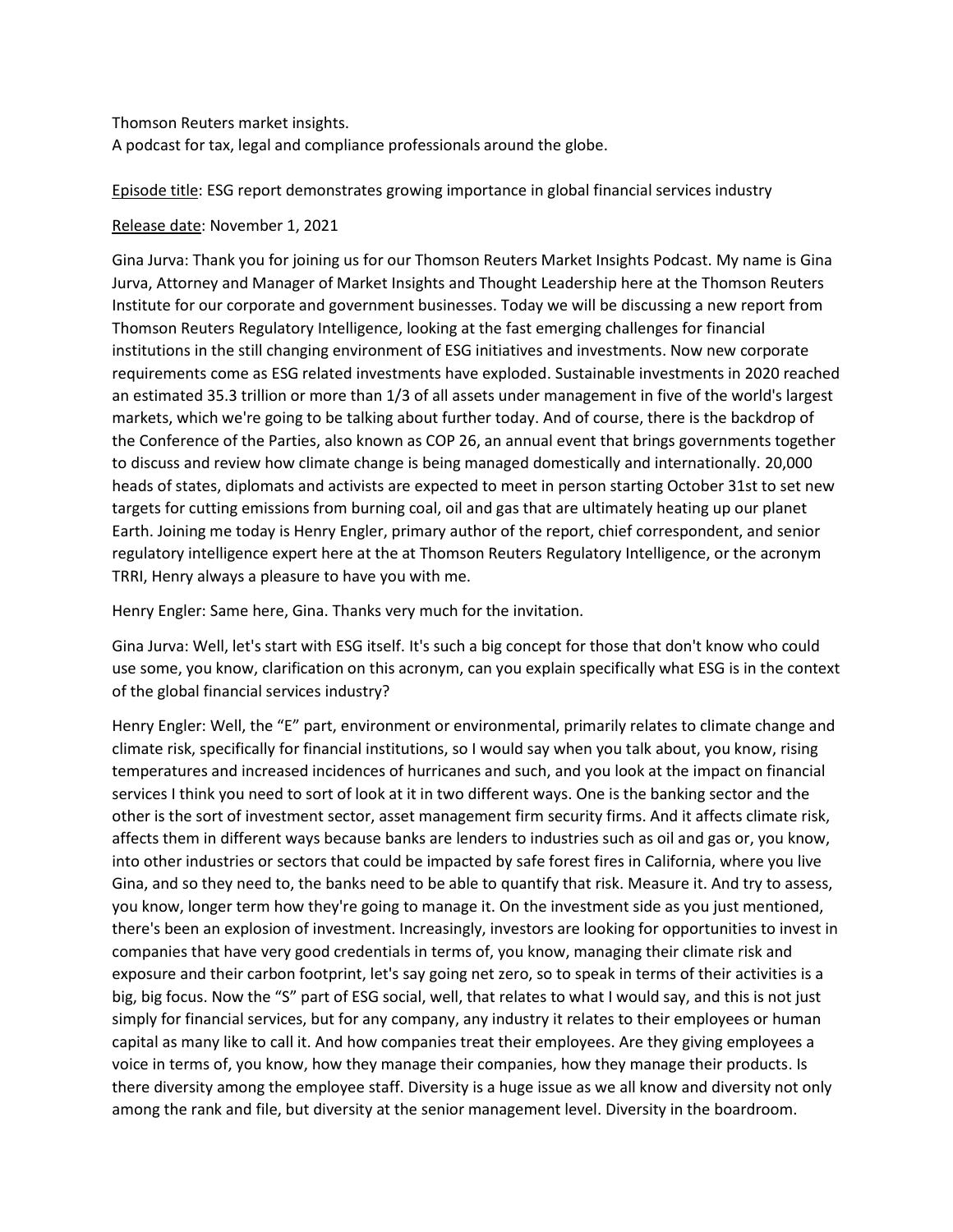Those are all critical elements of the "S" part in ESG. And you know, again, it's something that financial services companies are, you know, dealing with and tackling, but it's it, you know, it affects every company in every industry sector. Now the "G" part governance which doesn't get a lot of attention, unfortunately, is really important with regard to the first two, because governance refers to the seriousness with which the management and the board takes these issues and some companies at that level you will find that they're taking this very seriously. They've created committees on ESG. They have a special, you know, they have senior people whose role is simply to monitor these issues within the organization, but there are other companies who are lagging who are not taking this as seriously. So really, for any company to manage their ESG risk, so to speak, you really need to start at the top of the organization. You really have to have buy-in from the board from the management, delegate the resources to these issues and really go from there. And so, you know, without that governance portion, without that, buy in that most companies are unfortunately going to struggle. Certainly, in financial services. You know, as we're going to get more regulations coming up in the next year or two, it's imperative that really the strategy and the direction comes from the top of the organization.

Gina Jurva: Yeah, and you know, two things you said there that really stood out to me and I think when we when we talk about the "S" part on the social aspect of ESG, the other thing and you and I have recorded a webinar on this in the past with the Thomson Reuters Foundation a couple months ago and I thought it was interesting too, that the "S" in the United States or North America is really focused on diversity. Diversity, equity and inclusion, both in, like you said, the rank and file as well as in senior leadership. When you go to the EMEA region they have, they are also obviously diversity, equity and inclusion is important, but they also have an emphasis on human rights and how important that is to you and I think that's also something I actually I found interesting because we do a lot of work on human trafficking, human slavery, global supply chain here at Thomson Reuters. And I know your team does too. The other thing, the governance part, and we're going to get into that in a moment, but you are so right that if you do not have that buy-in at the top the other two will fall to the wayside, and so, I'm so excited to ask you since you've done a lot of research here on what's happening across the globe. I'd love to talk about the report, so let's talk about, you know, just some of the basics. Why did you do it? Who was the target audience, and how did you write the report? I was involved in some manner, but you guys did the heavy lifting, so tell me more.

Henry Engler: Sure, well, first of all, it's a collaborative effort. I mean, this is such a huge topic that, you know, it's impossible for me, to me anyway, for one person to pull together something like this and do it in a comprehensive manner. ESG issues are, you know, increasingly top of mind here in the United States, but you're just talking about other regions in the world. In Europe they are very much the focus of governments, regulators, and they're actually, no surprise, ahead of the United States and in many of these areas. Asia a little, you know, a little more fragmented, a little bit different, but the impetus for the report was really that ESG is now a major issue for financial services firms full stop. And it's you know, if, particularly if you're global company and you have operations across United States, North America, Europe and Asia it's imperative that you focus your, you know, energies. Make sure that you're you know, organized properly to deal with the different you know aspects of this across different regions because and we'll get into that. It is a mixed picture, but it was a collaborative report. My colleagues in Europe and Asia contributed a lot of effort and work into providing what the picture is in their respective regions. And you know they did a great job and the audience, really, I mean, I think it's primarily many of you know, the people that your audience, the legal community, people in risk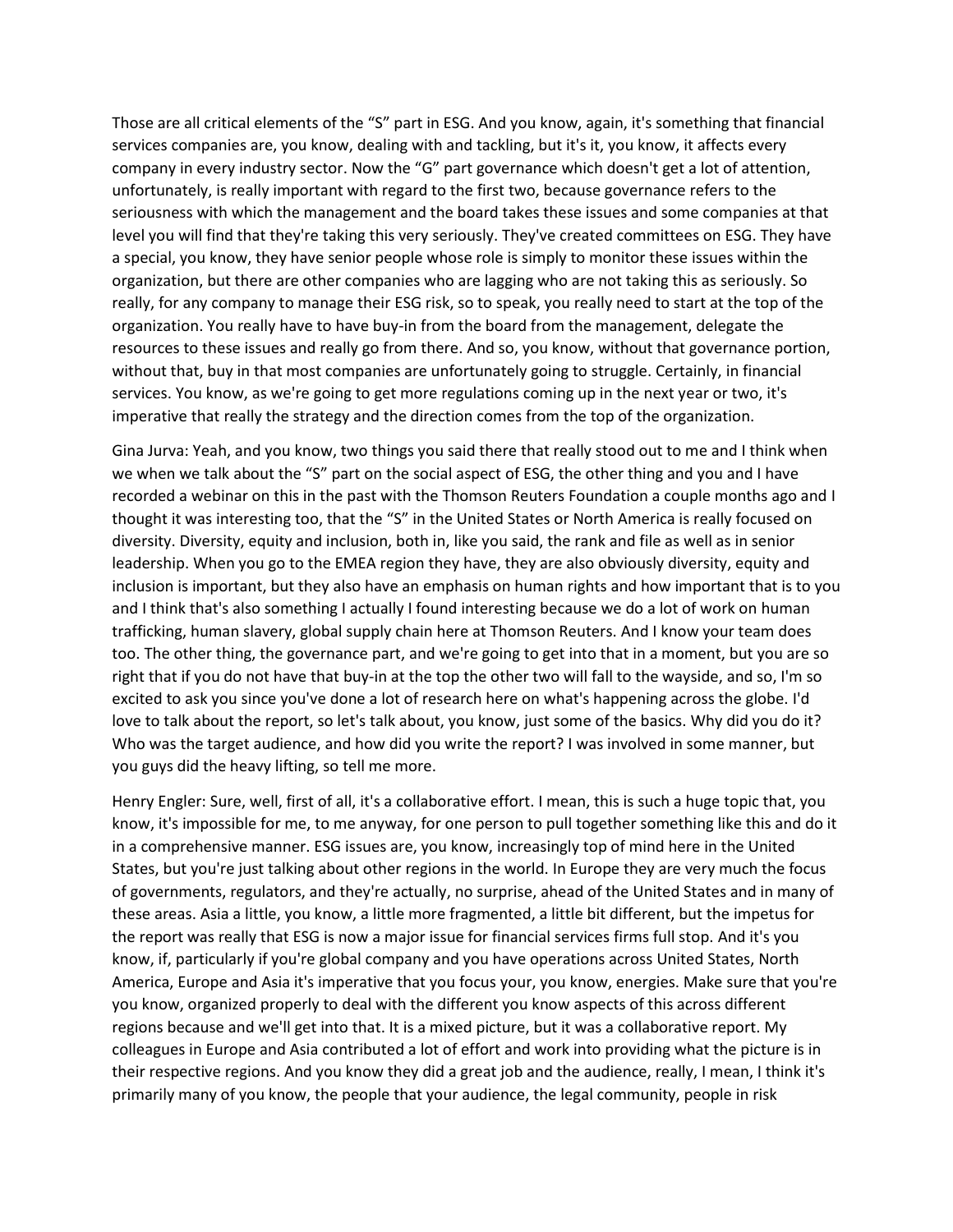management, compliance, human resources, and certainly all of the newly formed groups and units within financial services firms that are responsible for ESG issues now. And I'd say, you know, many of the largest firms ,I think they're well ahead of, you know, let's say small or medium sized firms and in creating groups and units that are dedicated to these issues. So yeah, it was a great effort by everyone and, you know, I really, I mean it's a great team and we did, I think we did a pretty good job of trying to capture most of the issues. I mean, there's some that we didn't. It's almost impossible to cover everything, but I think we, hopefully we covered some of the some of the most salient issues for the industry.

Gina Jurva: And I have to 2nd and 3rd and 4th that because this report really is so comprehensive and you know each person that contributed to it is truly an expert in their region in their field, so, you know, congratulations on it and so with the research you did with you and your team, what can you just tell us about how countries around the world are dealing with these emerging risks and just the changing rules and regulations around ESG and the financial services industry that, like did something stand out to you in the report itself or as you were writing for this report and researching, was there anything that stood out more than others or?

Henry Engler: Right, well I have to say, yeah, it's fragmentation, right? That these issues are in a state of flux in this state of evolution. You have different regions, different countries at different speeds in terms of their focus and investment, and the right rules and regulations that they're developing around these issues. Europe is clearly ahead of everyone else. European Union and separately United Kingdom, since they're not part of the EU anymore. Both of those, both of those countries, are much more advanced than say we are here in the United States from the regulatory side they already have put forward rules on disclosure what they expect companies to disclose in terms of, say, the diversity issues that we were just talking about. Disclosure in terms of how they're managing climate risk. The Bank of England is very much advanced in that respect. The European Central Bank, also, and the individual central bank regulators in individual countries, they're all down this path, shall we say, more than here in the United States. In Asia I'd say the picture there is also one of fragmentation. You have some countries, as we mentioned in the report, Singapore is very focused on ESG issues and the financial authorities there have made a lot of progress in terms of ESG regulation, less so in other parts of the region. And so there the picture is again fragmented more it's mixed. It varies from country to country. Here in the United States, we are playing catch up with our European counterparts. Our regulators have even admitted that. Recently Fed Governor Lael Brainard gave a speech and she effectively said we are behind Europe. And we need to catch up. Which is a signal that US regulators are taking a very close look at what Europe has done and I think if you read between the lines of her remarks and also some other right US regulators recently, they don't want to reinvent the wheel so, what we see emerging, what has emerged in Europe, might serve as a sort of road map or blueprint for what some you know for what some US regulators here will eventually propose. The Securities and Exchange Commission is working on disclosure rules. Which are expected, at least an initial draft, are expected either later this year perhaps more likely next year, the first half of next year, and that will be a critical component to US. regulation on ESG because it will those disclosure rules will cover what companies are doing on climate risk, as well as diversity and inclusion. And also, how they're structured internally in terms of their governance of these issues. The Federal Reserve is also working with banks on climate risk, in particular. They are using what they call scenario analysis to try to see, you know, how banks could perhaps model or anticipate future climate risk events, so it's a very mixed picture, Gina, and I think, you know, for any again sort of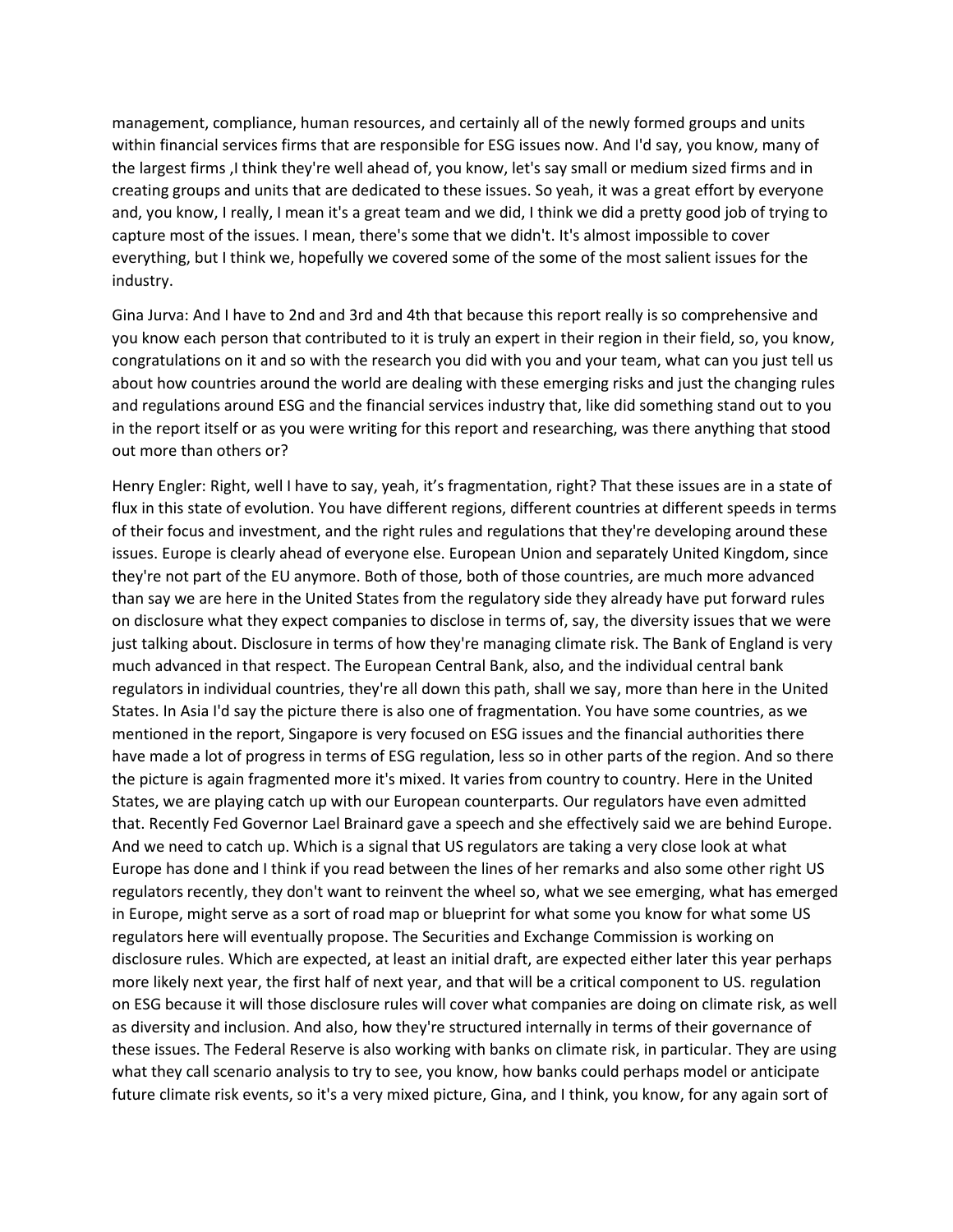going back to a global organization where you have a footprint in all these different regions, you really have to be very nimble and you have to be up to speed on what's happening in each region and different, you know, there'll be different demands on your organization regarding ESG, depending on, you know, where your operations are, so it's I think that's what really kind of jumps out if you read the report and, you know, from everything that we've tried to put together.

Gina Jurva: Yeah, I think the way you put it, fragmentation is exactly right, and keeping our eye on what EMEA is doing in that region, I think, will be critical and we'll pay attention next year for the SEC the disclosures and others. The other thing we talked about before we got on the podcast, today is the Biden administration and several federal agencies recently just put out for the first time ever indicating that climate risk is now a national security threat, that was very interesting to me. I think it, of course, it does impact financial institutions of course, we're going to talk in a moment about environmental crime, but that was something else too that I think we just - it's very clear that as a world economy, as a global society, we are paying attention to ESG and 5, 6, 7, 8, ten years ago this this term didn't come up as much and maybe in silos like we talked about, diversity, inclusion and social in one aspect, but maybe not all wrapped together as an ESG, so. The other thing as I just mentioned the environmental crime that really stood out to me in the report. I think my audiences are very interested in that as well. So, the link between environmental crimes and money laundering. What did you find as you research for this report and maybe I should also have you explain a little bit about what is environmental crime?

Henry Engler: Sure, well it was something that sort of jumped out to me as well, because I had not been as aware of environmental crime before delving into the, you know, pulling this report together. It's an issue that's really growing, and there are reports that there's could be anywhere from 50 to 150 billion annually in money that's flowing illegally from just what FATF, the Financial Action Task Force, found in terms of forestry crime. In other words, illegal cutting down of forests and using the logs and then using the proceeds from selling those products to be used in other, you know, illicit activities and it's an area that really is, I suppose if you look at regions such as South America, in particular Brazil, and other what I what I recently came across it is a growing issue for the Brazilian Government is illegal gold mining in the Amazon region, where people are coming in and they're also cutting down huge parts of the Amazon and they're mining for gold. And they're using all kinds of chemicals to unearth the gold, and those chemicals then flow into the, you know, the streams and the rivers of the Amazon and create additional environmental problems. And it's something that I think from a from a financial industry perspective as FATF argues, and everyone I think should probably take a look at their recent report on this, is that the proceeds from selling the gold or selling the lumber will find its way into countries such as Venezuela or Colombia and then get into the financial system and be used for, you know, other illicit crimes. And so, what FATF if is really urging and the other point that they also make, is that environmental crime is something that internationally is not being overseen in a coordinated fashion. So, the regulation around this is lacking, shall we say, and the oversight of it from country to country varies, so it's really - we don't hear a lot about it, but it's growing, and I think that you know from a financial industry standpoint when you talk about money laundering in general, it all goes back to KYC, right? Knowing Your Customer and so, these kinds of activities I think particularly for firms that have clients in these industries, whether it's commodities, precious metals, lumber, wood products, so on and so forth, you need to perhaps dig a little bit deeper into what they're doing to know them better and whether or not, they might be engaged in in this type of environmental crime.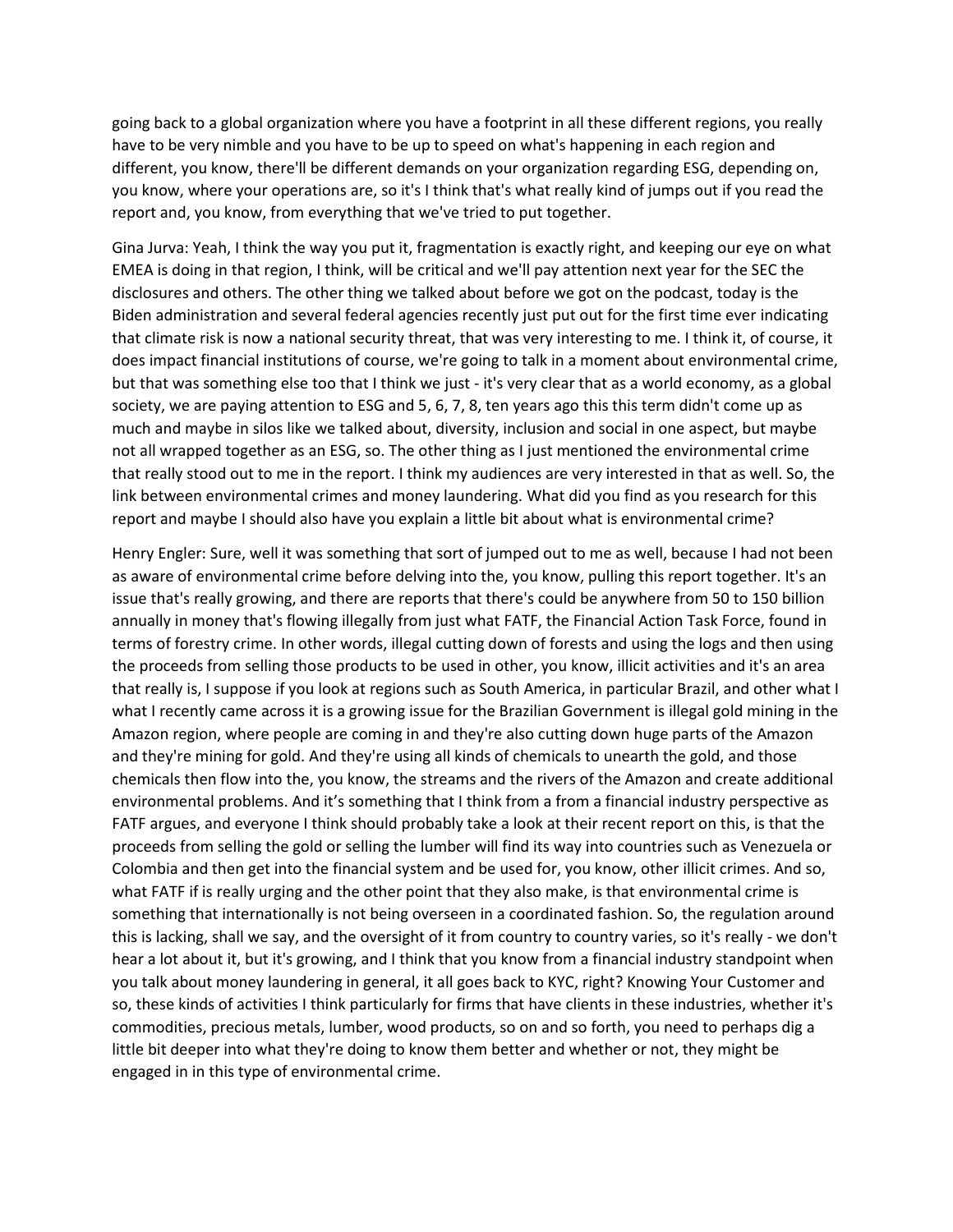Gina Jurva: Yeah, and also just to know the typology is around like you said, like whether it could be wildlife trafficking, it could be the mineral trafficking. All of those things and how it gets into our bank and what is it that you should be, as your transaction monitoring, what stands out is key. I'd like to go back for a moment and give the "G" in ESG sometime so we discussed it at the beginning of the podcast, but really, truly like as you were doing this report how crucial did you find that buy-in at the top is for financial firms to achieve sustainable finance objectives and who's doing it well? Where could there be some growth? What did you find?

Henry Engler: Well, I think what we found is, again, the picture is mixed up. I think there are certain financial institutions that are taking ESG very seriously at the top of their organizations. They've set up committees. They have people on the board whose responsibility is ESG. There is a sense of accountability. Or there's a path of accountability on these issues that have been instituted in the organization, and so it's not like an add-on or an extra job for, let's say, the Chief Compliance Officer or the Chief Risk Officer. There's actually Chief ESG Officers there, Chief Diversity Officers. There are also, there are lots of senior level positions now at many large financial firms whose job it is to oversee these issues. And, you know, having said that, there is also, I think, more recently some evidence that suggests that while ESG is now being discussed very actively, you know, at the board level, at the senior management level and is informing the strategy of many of these firms, it's not to say that they are really taking it as seriously as one might hope or expect at this stage. And I'll just, you know, this is something that is not in the report, but something that was published just recently. PwC every year does a survey of, annual survey rather, of US Corporate Directors. And the most recent survey which just came out, I think it's been a week ago, it's easy to look up, found that ESG is more important now. Almost 2/3 of directors or 64% now say that strategy, their strategy is tied to ESG issues, which is a 15 point jump from a year ago, so a significant increase there that things you know things are changing in terms of corporate strategy. You know the majority of directors now recognize that this is an issue that they need to focus on. However, when it comes to the disclosure of how they're doing on ESG, a majority of directors, 67%, say they'd rather keep, you know the status quo, in other words, it's voluntary in terms of how much they disclosed to investors and regulators. Only 18% support mandatory requirements on ESG issues, which of course is what the SEC is working on. So that, you know, that's somewhat telling. While on the one hand, companies at the top recognize that they have to focus on ESG, but they still want to keep the regulators at arm's length and give them the flexibility to disclose what they want to disclose and how frequently. And Gina, here's something that that's probably you know, very interesting in terms for you and then the diversity issue. When they polled board members on diversity, they found that 1 in 3 men on boards said the push for more diverse directors results in boards nominating quote "unqualified and unneeded candidates". Less than 20% of female directors said the same. And then here's another one statistic, almost 6 in 10 Directors said diversity is driven by quote, "political correctness" and an increase from the last two-year survey and half of those surveyed said shareholders are too preoccupied with diversity, a slight uptick from what they found last year. So, where are we at the at the top of the you know corporate hierarchy? I'm not sure I mean this this paints a somewhat, you know, unflattering picture perhaps, shall we say, yeah.

Gina Jurva: It really does and I will make sure that that link to the report goes into our blog post that will be attached to this. I definitely want to read that. Thank you for sharing those statistics. A final question for you, just you know, as a takeaway, as the regulatory environment remains in flux, what are some things that bank managers, insurers and others working in the global financial services industry might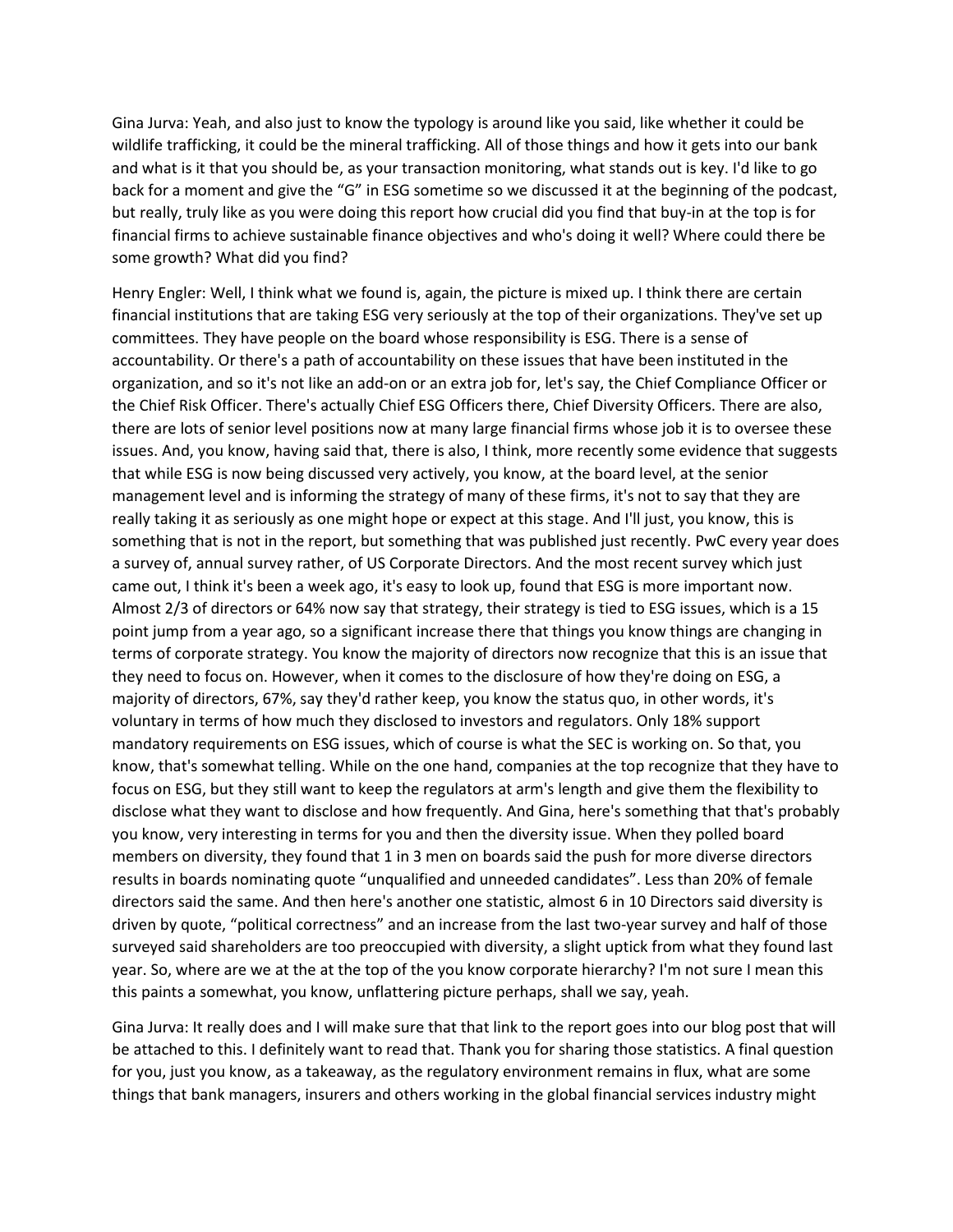want to think about and how to prepare best for these emerging regulations that surely will be coming down?

Henry Engler: Right and I think again this sort of model that I would use is similar to what you would use in your existing AML programs, specifically KYC "Know Your Customer". So, if you're a large banking organization and you have lots of clients that you lend to companies that you lend to that significant portion in the oil and gas industry, well, those companies are at high risk, right? Because they're under pressure as well to curb, you know their activities, as a banking institution or under pressure to stop lending to them. And of course, that is an issue that will continue to, you know, receive a lot of attention from Congress and it certainly does now from, you know, environmental activist groups. So, here's, you know, so basically in other words, look at your customers. You have the information about their activities, the industries that they're in. How much exposure they have to, let's say climate risk in the southern part of the United States, climate risk in California, wildfires. Yyou can segment your customer base in terms of those types of climate risk parameters already because that is what the regulators will want you to do. They will want to see whether or not you can identify your exposure to companies who are exposed to climate risk and how you're able then to translate that into financial risk, and that that's the tough part because this is different than market risk or liquidity risk or interest rate risk and that is really the challenge that a lot of financial companies are facing. That's the challenge, the same challenge, that the regulators are facing is. How do we take, let's say climate risk and quantify it? Capture it into a risk that we could put a number on that we could measure, that we could track, that we can, maybe hopefully one day predict, right? It's very difficult, but those are the kinds of things as an organization you can start doing. And in trying to figure that out, of course, then who's going to do it within the organization? Some of your existing risk management groups, certainly are involved, should be involved. Your compliance people should be involved. HR on the diversity issue on the "S" part of ESG. Those individuals should be very much engaged and looking at the organization and going, let's take diversity, looking at the organization understanding. What is our profile? What percentage of our senior management are women are at the board level? Or you know, across the organization? Are we empowering people to speak up? Our employees to speak up? Creating an environment for that. People will want to know, you know, the regulators will start to come in and they will want to see well, what is your diversity program? What kind of you know, give us this information? I mean, one of the points that we make in the report is that you hear this quite often from companies that, well, you know, you want all this information about our employees. It's going to be hard to compile that. Well, it's really often it's not that hard. That information resides somewhere within your organization because you're already obligated to give the government a lot of information about your employees through various types of regulation. And so, I think it's largely more of an effort of collecting and aggregating this information so that it's in a in a more presentable form, or it's easier to report to regulators once they start requiring it. So, these are steps that I think many companies can already, you know, take in advance of what will be emerging from the regulatory authorities.

Gina Jurva: Wow, well this is again such an important topic and really, really happy to have to have folks like you and your team following it. Henry Engler, Senior Regulatory Intelligence Expert here at the Thomson Reuters Regulatory Intelligence group, author of this fabulous report, ESG: Fast Emerging Challenges for financial institutions, a 2021 special report. Everyone, please check it out. And Henry, thank you so much for being a part of the podcast.

Henry Engler: Thank you for having me, Gina.